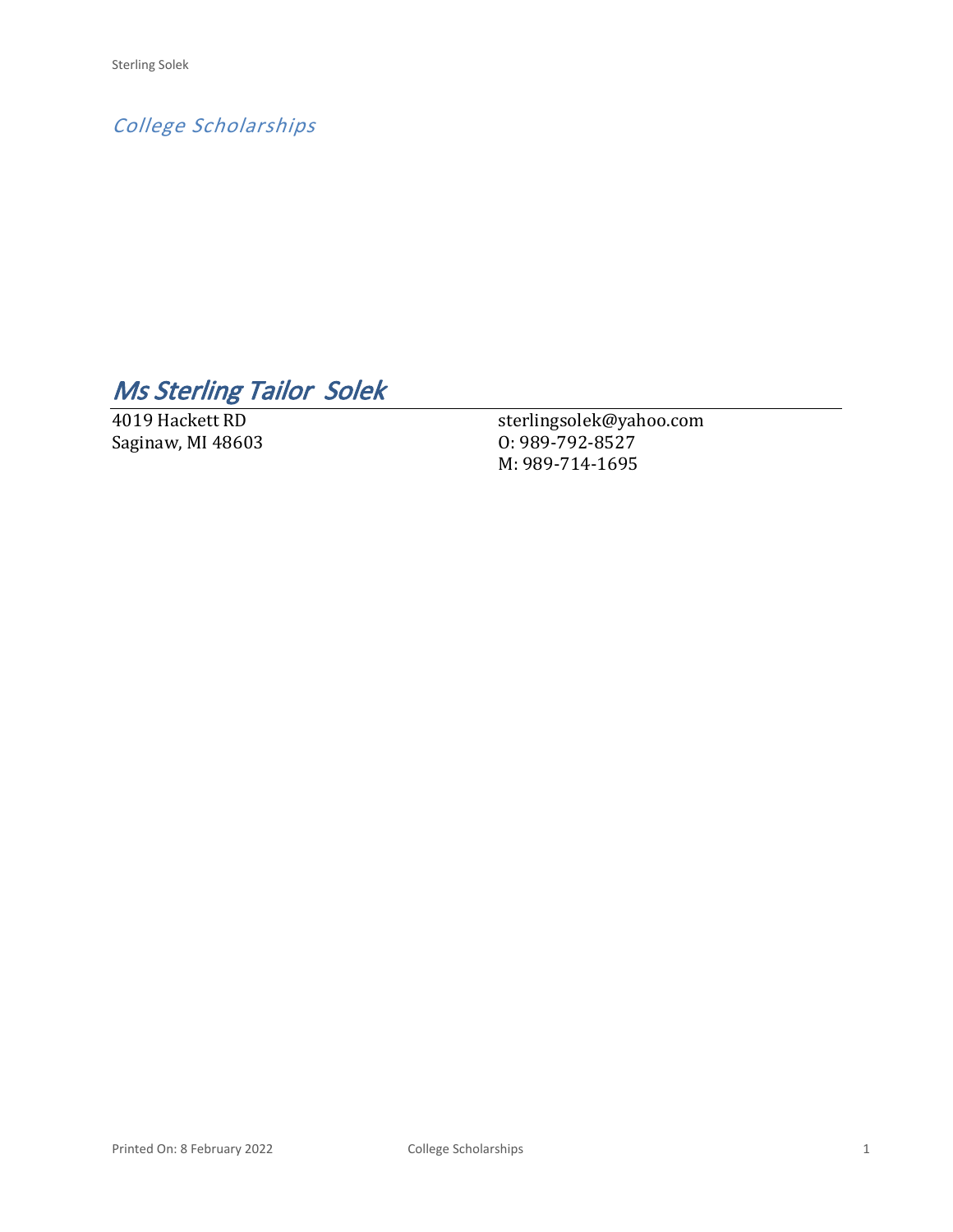## Application Form

## *Student's Information*

#### **Parish\***

St. Thomas Aquinas Parish, Saginaw

#### **Gender\***

Woman

#### **Age**

Are you between the ages of 16 and 30? Yes

#### **Are you currently a graduating high school senior?\***

Yes

#### **Year of Graduation\***

Please type the full year i.e. 2021. 2022

#### **High School Attended\***

Scholarships are awarded to students who attended one of the following high schools. *If you did not attend one of these schools you will not be eligible for a scholarship from the Foundation.*

Nouvel Catholic Central

#### **County\***

Are you a resident of the Saginaw, Bay or Midland Counties?

Yes

#### **GPA\***

Please enter your cumulative GPA as of the last complete semester.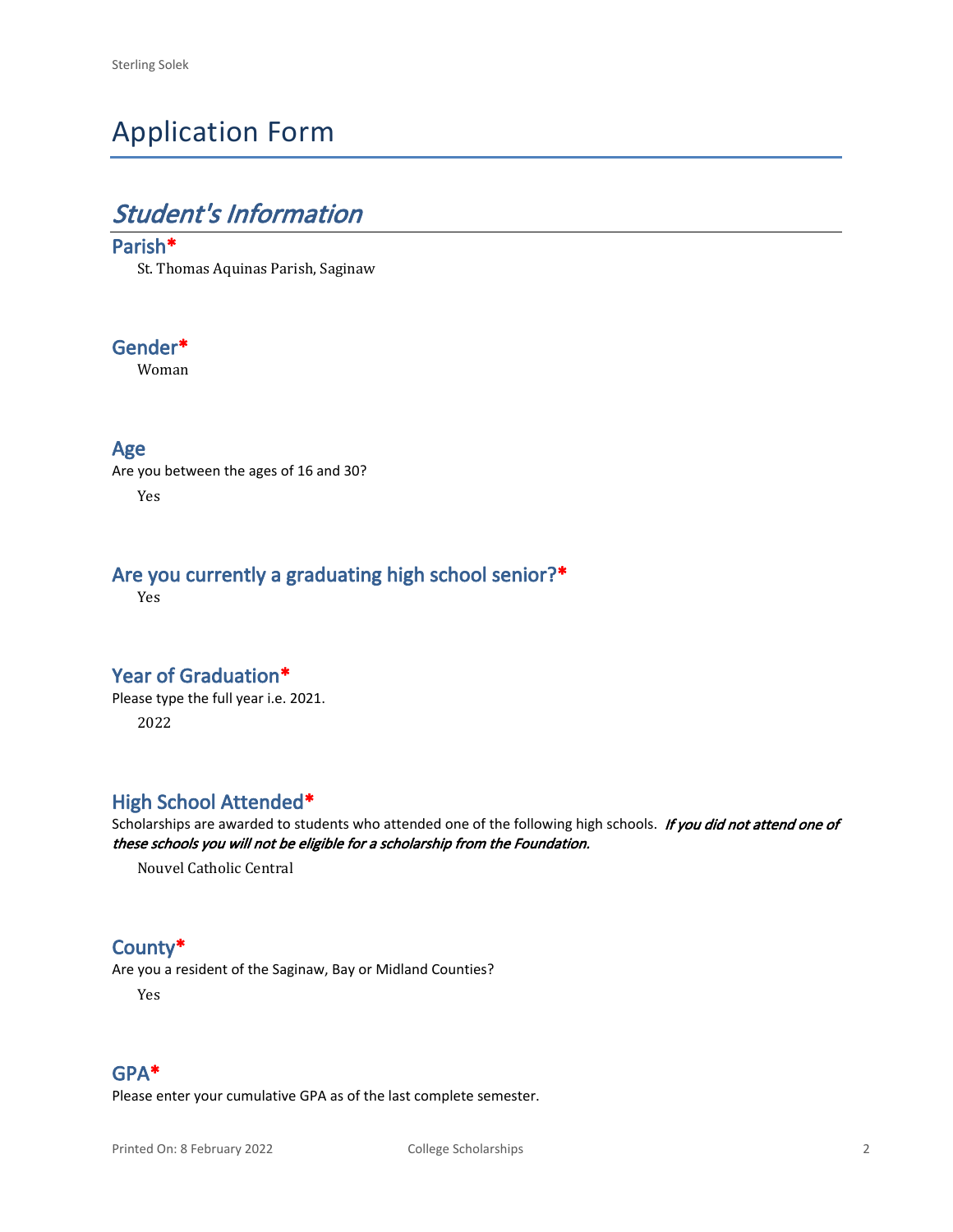3.53

#### **Would you like to be considered for financial need based scholarships?\*** Yes

#### **Unique Requirements\***

I attend a Catholic church weekly I attended Nouvel Elementary, formerly known as St. Thomas Aquinas Elementary

### *Nouvel High School*

**How many years did you attend Nouvel High School?\*** 4

#### **Nouvel Graduate**

Are you, or will you be a graduate of Nouvel Catholic Central High School?

Yes

### *Catholic High School Information*

**How many years did you attend a Catholic high school?\*** 4

## *3.0 GPA*

**Have you maintained a 3.0 cumulative GPA or greater during all four years of high school?\***

Yes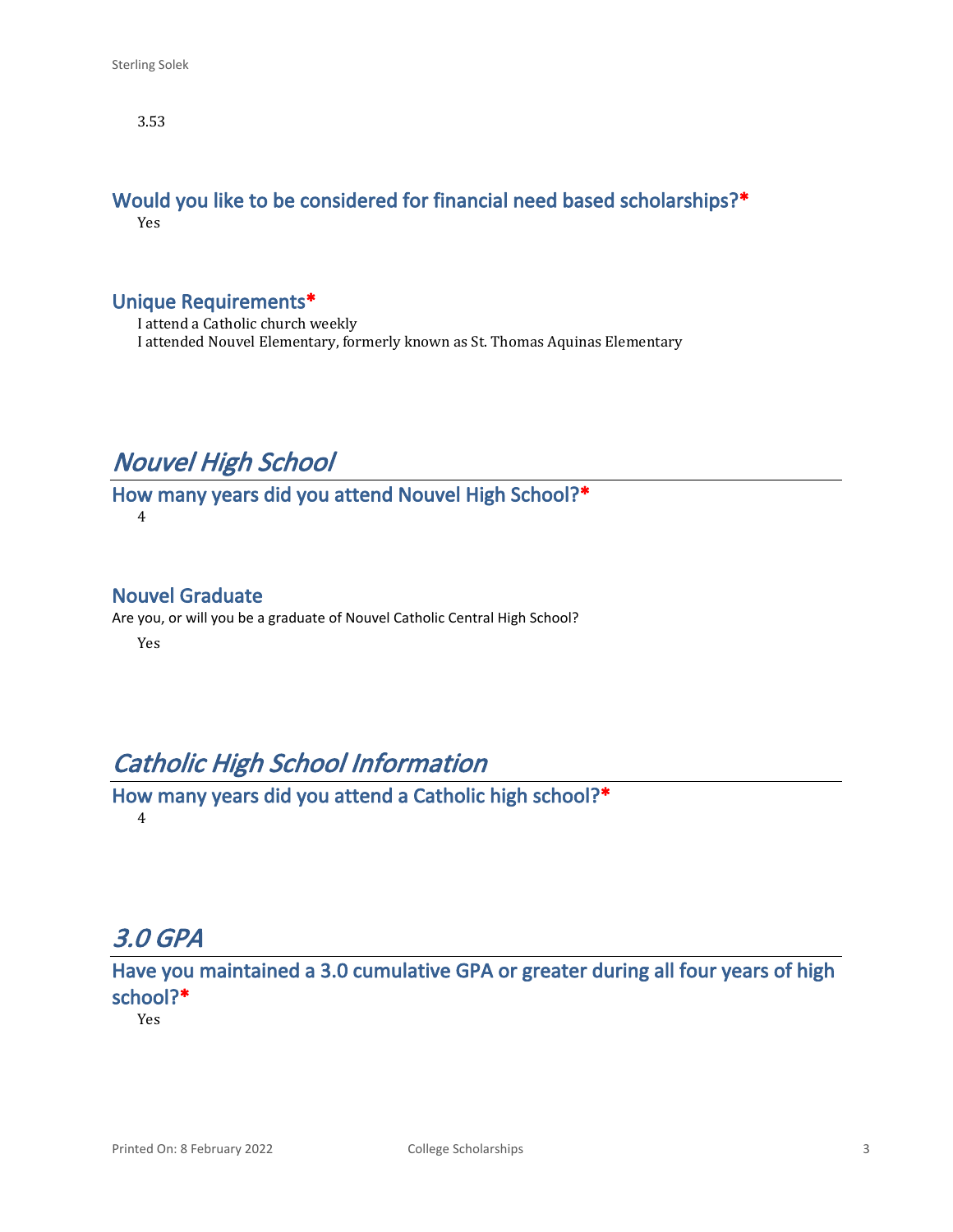## *Financial Need*

#### **Financial Need**

Financial need will be considered when choosing the recipient of the scholarship. You are welcome, but not required to, include any information that you feel would help the committee better understand your financial need.

*This could include the portion of your college costs covered by student loans.* 

*[Unanswered]*

### *Extracurricular Activities*

**Were you involved in any extracurricular activities?\*** Yes

### *Activities*

**Extracurricular Activities\*** Please select all that apply

Sports Other



#### **Sports\*** Please select all that apply

Basketball Volleyball Other



### **What colleges, universities, or trade schools have you applied to?\***

Please list the applications you have submitted as well as any you still plan to submit. Also, please indicate any school that has already accepted you.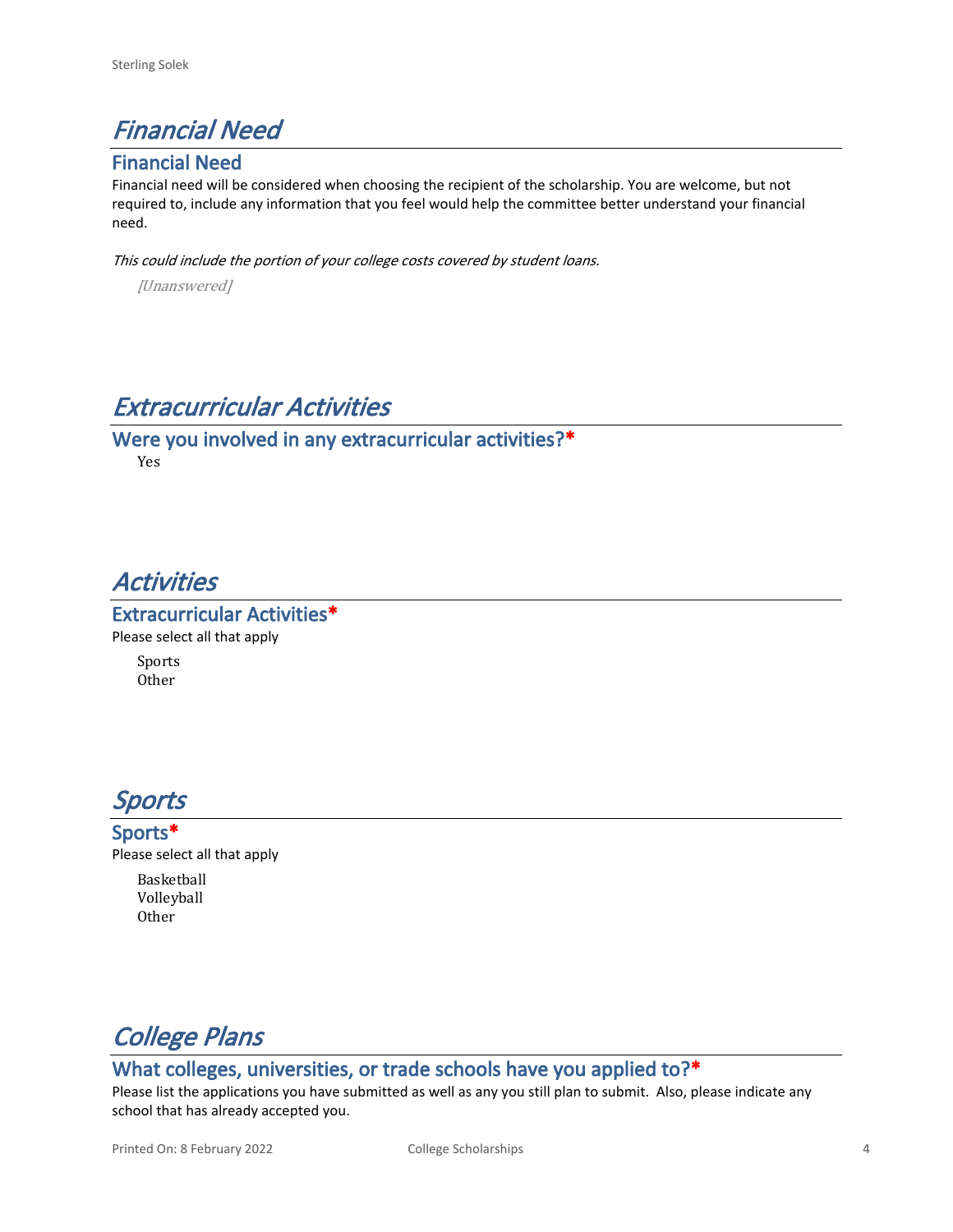Hope College (accepted) Michigan State University (accepted) Central Michigan University (accepted) Northwood University (accepted) University of Michigan (waiting)

#### **Do you plan on enrolling in a Catholic College or University?\***

If at least one of the schools you are considering is a Catholic College or University, please select Yes.

No

#### **Catholic College List\***

If you plan to attend a Catholic College, is it listed on the Cardinal Newman Society recommended colleges? If yes, please select which college(s) you plan to attend.

I do not plan to attend these colleges

**Intended Major\***

Undecided

**Intended Minor\*** Undecided

#### **Michigan University\***

Do you plan to attend a Michigan University or College?

Yes

#### **College Specific\***

Do you plan to attend Saginaw Valley State University?

No

#### **Seminary**

Do you plan to attend a seminarian college?

No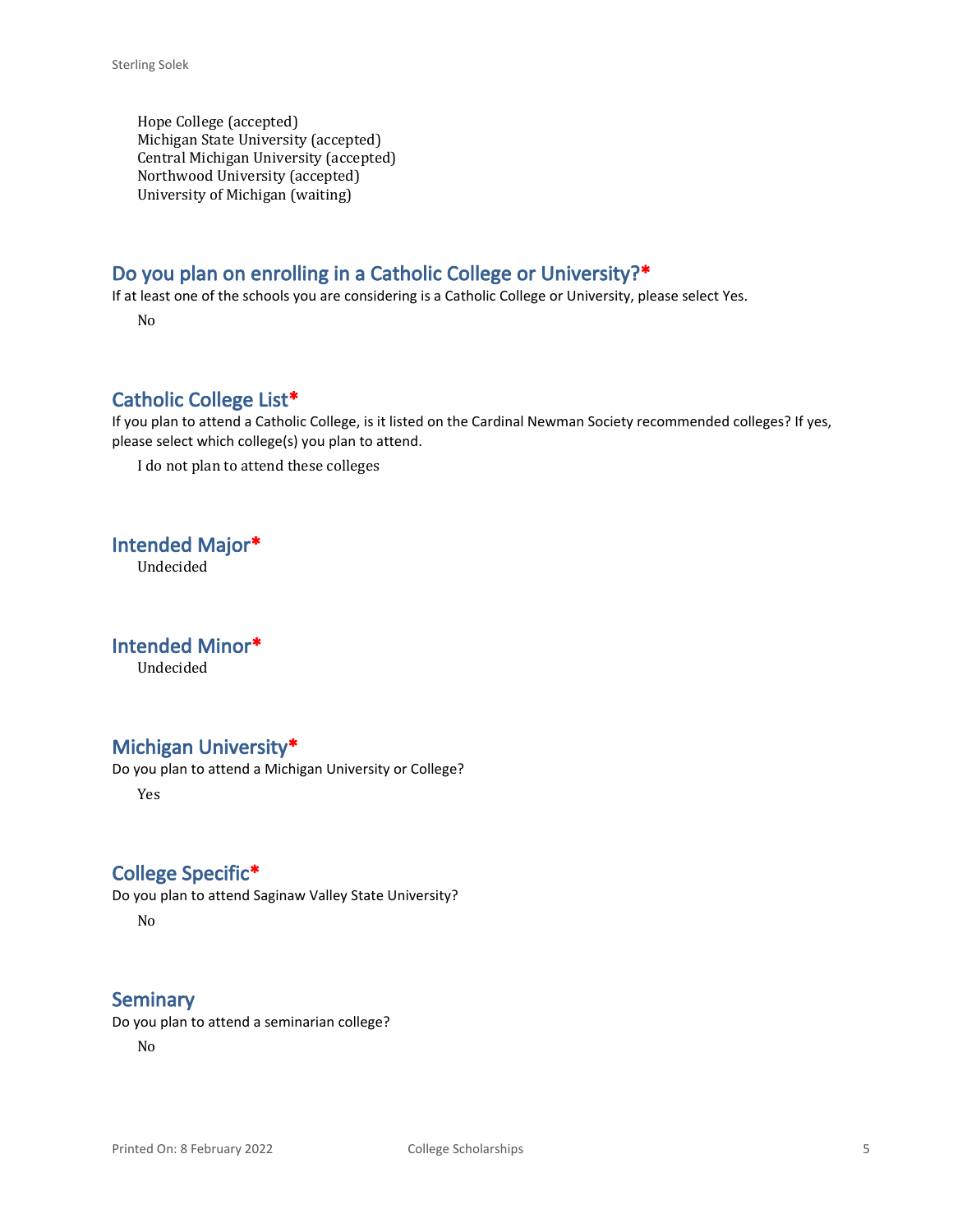# *Photo - this will be moved. it will be collected after scholarship decisions are made.*

**Photo\***

Please upload a photo of yourself.

Screen Shot 2022-01-12 at 9.39.33 AM.png

#### **Photo Release\***

If selected as the scholarship recipient, I acknowledge and give permission for the Catholic Community Foundation of Mid-Michigan to use my name and/or image in media announcements related to this award.

I ackowledge this.

## *Acknowledgements*

#### **Access to Relevant Records\***

I acknowledge that by submitting this application, I allow the selection committee to access relevant records retained by any Catholic parish, Catholic school and/or public school in order to determine my eligibility for this scholarship. This may also include contacting appropriate parties to confirm information supplied by the candidate.

I acknowledge this.

## *General Letter of Recommendation*

#### **Email Address of the Person Providing the Recommendation\***

A letter of recommendation from a reference of your choice is required for this application. You will need the email address of each of your references.

\*\*For those who qualified for the Cesario Hernandez Memorial Scholarship, you will need *Two* letters of recommendation. One reference may be from a teacher and one reference must be from a community leader. A supplementary prompt will appear after you qualify.

\*\*For those who qualified for the Regina Graveline Family Advised Scholarship, you will need *Two* letters of recommendation from someone other than a relative who has experienced working with you through an activity, school, work, church or service project. A supplementary prompt will appear after you qualify.

Sample Email Request for Letters of Recommendation. Feel free to copy and paste this email template when requesting your letters of recommendation.

Dear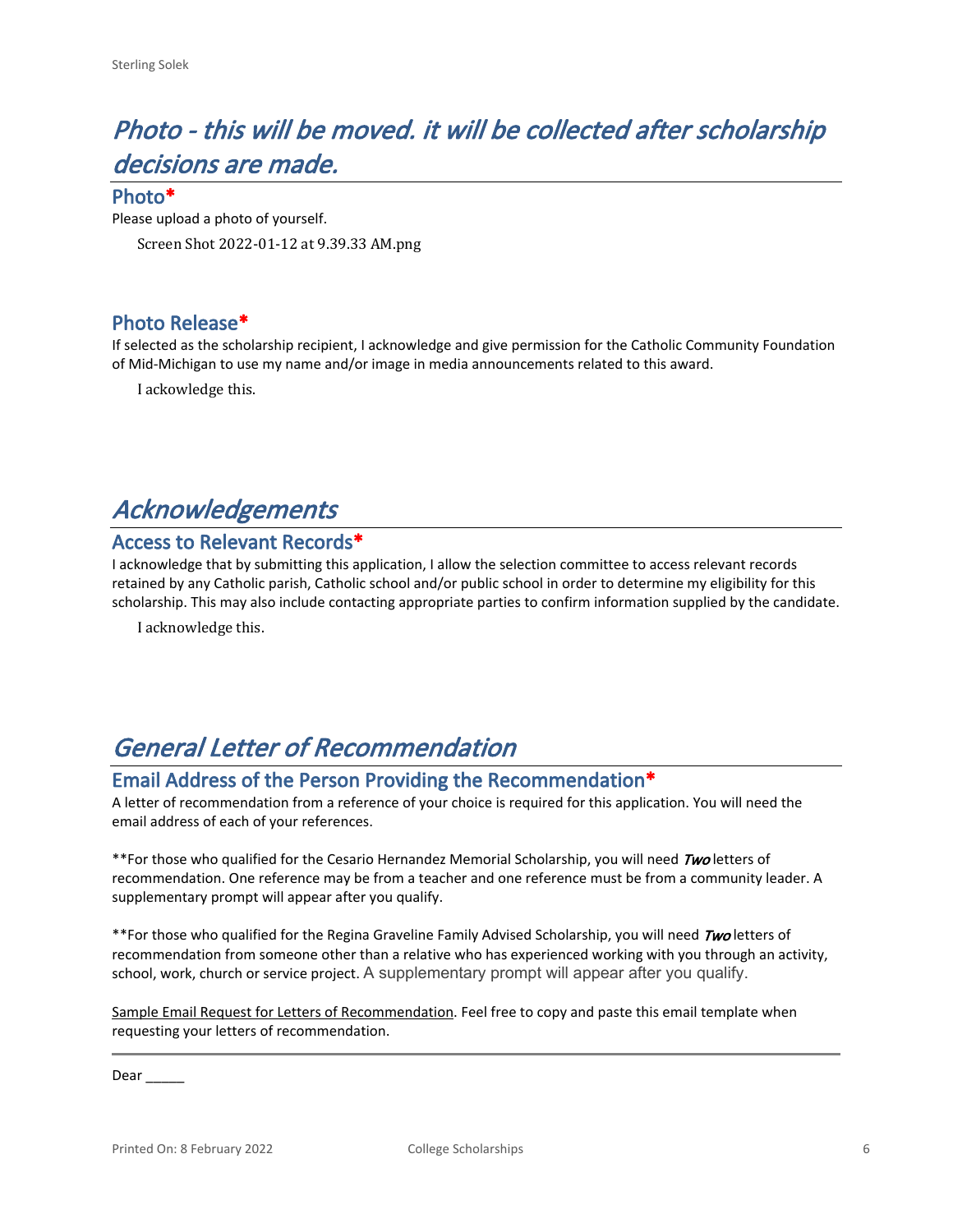I am applying for a scholarship from the Catholic Community Foundation of Mid-Michigan and am required to submit a letter of recommendation. I am writing to ask you to please submit a letter for me.

Please note that my application **will not be** considered for a scholarship without your submission. **The deadline for submitting applications is January 17th at 11:59 p.m.**

I really appreciate your assistance with my scholarship application! If you have any questions, please let me know or you can contact the Foundation's Communications Coordinator, Connor Rabine, at connor.rabine@ccfmm.org

Sincerely, YOUR NAME

Type an email address in the box below, then compose your email request.

awalker@nouvelcatholic.org

### **<sup>2</sup> Thank you or providing a letter of recommendation, please upload it in PDF format below.\***

sterling letter.pdf

## *Transcript Request*

#### **Transcript Request\***

Please email your high school Guidance Counselor to request an electronic upload of your high school transcript.

Sample Email Request for High School Transcript. Feel free to copy and paste this email template for your high school Guidance Counselor.

Dear

I am applying for a scholarship from the Catholic Community Foundation of Mid-Michigan Scholarship and am required to submit my high school transcript. I am writing to ask you to please upload and submit this for me.

#### **The deadline for submitting transcripts is Wednesday, June 15th, 2022 at 11:59 p.m.**

I really appreciate your assistance with my scholarship application! If you have any questions, please let me know, or you can contact the Foundation's Communications Coordinator, Connor Rabine, at connor.rabine@ccfmm.org.

Sincerely, YOUR NAME

Enter the email address of your High School Guidance Counselor in the space below and then compose your email.

kboros@nouvelnouvelcatholic.org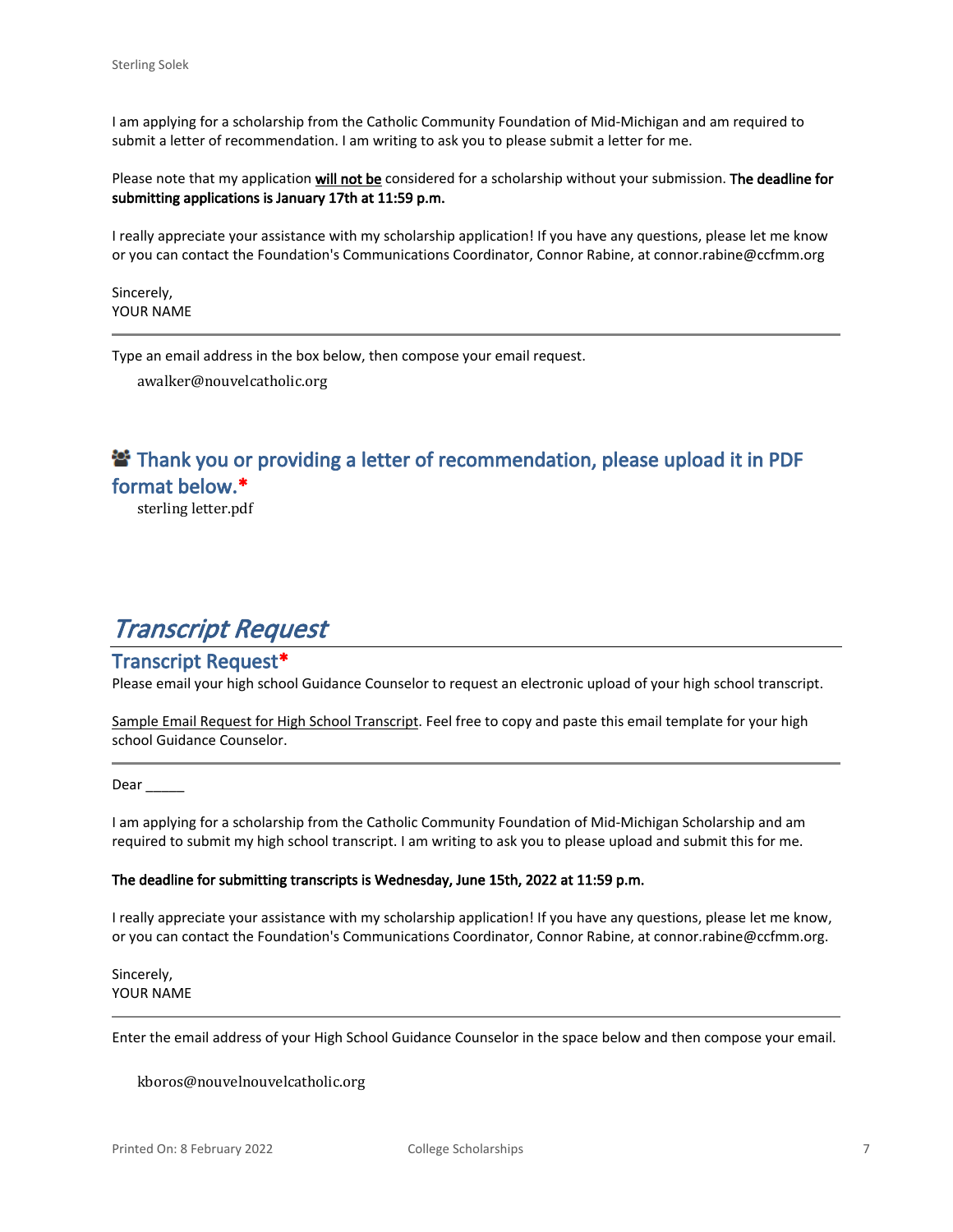### **Transcript\***

Please upload the applicant's official transcript below.

## **<sup>2</sup>** ACT/SAT Scores<sup>\*</sup>

Please enter the applicant's ACT and SAT score below if applicable.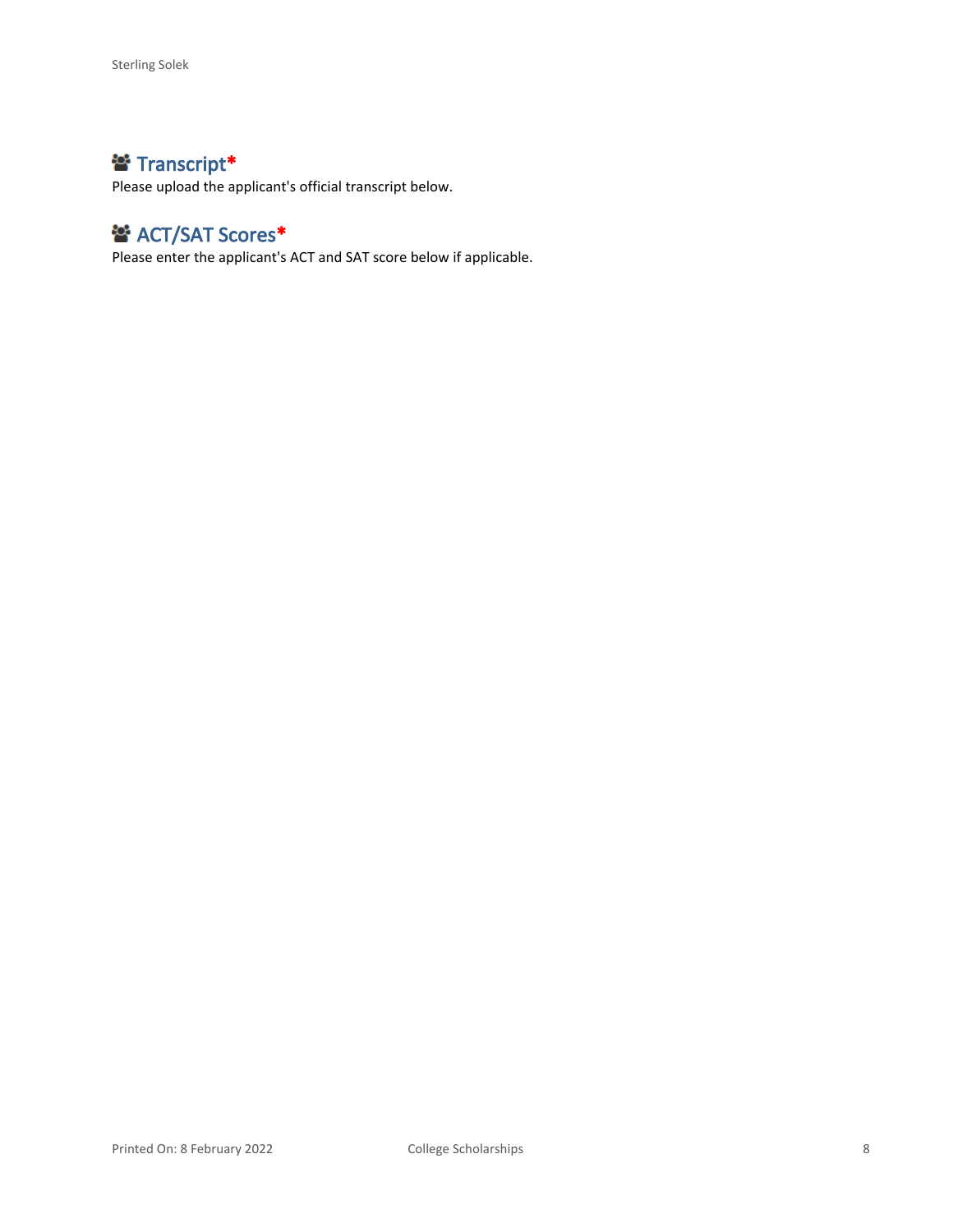# File Attachment Summary

### *Applicant File Uploads*

- sterling letter.pdf
- Screen Shot 2022-01-12 at 9.39.33 AM.png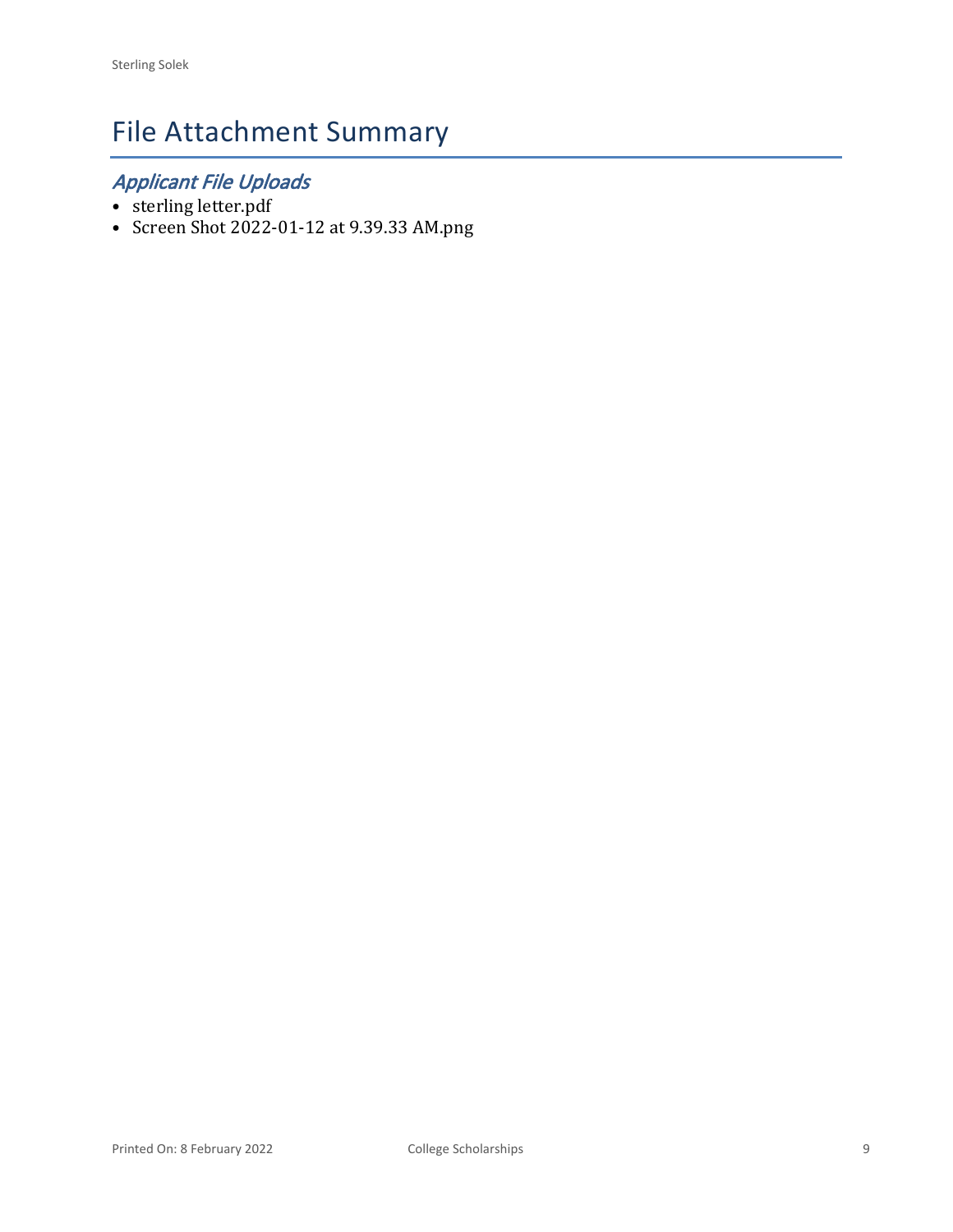#### 1/17/2021

To whom it may concern,

Over the past four years, I have had the absolute pleasure of getting to know Sterling Solek as both her teacher and soccer coach. Her hard work, leadership, and positive attitude have made her a model student at Nouvel Catholic Central High School.

As a student, I have watched Sterling grow and make the transition from middle school to high school. This is not always an easy change, but Sterling has met the challenge with hard work and persistence. She is not afraid to ask questions to make sure she knows what is going on in class. Sterling is also always willing to lend a helping hand to her classmates and teachers. As a senior, Sterling does not hesitate to include all students, freshman to seniors, in school activities.

Sterling's hard work extends from the classroom into athletics. She does not shy away from putting in the work to better herself and her team. While attending summer workouts, she was always encouraging to her teammates and pushing them to do their best. Sterling has served as a captain on the soccer team and her leadership has been invaluable.

Whenever I see Sterling, I know that I can count on her to have a smile on her face. Whether she is walking down the hall and I am greeted with a friendly "hi!" or I see her with a group of friends, I know that she is making a positive impact on someone's day. I know that Sterling will go on to achieve great things after high school and continue to have a positive impact on those around her.

Thank you,

Aubrey Walker Math Teacher Nouvel Catholic Central Schools awalker@nouvelcatholic.org